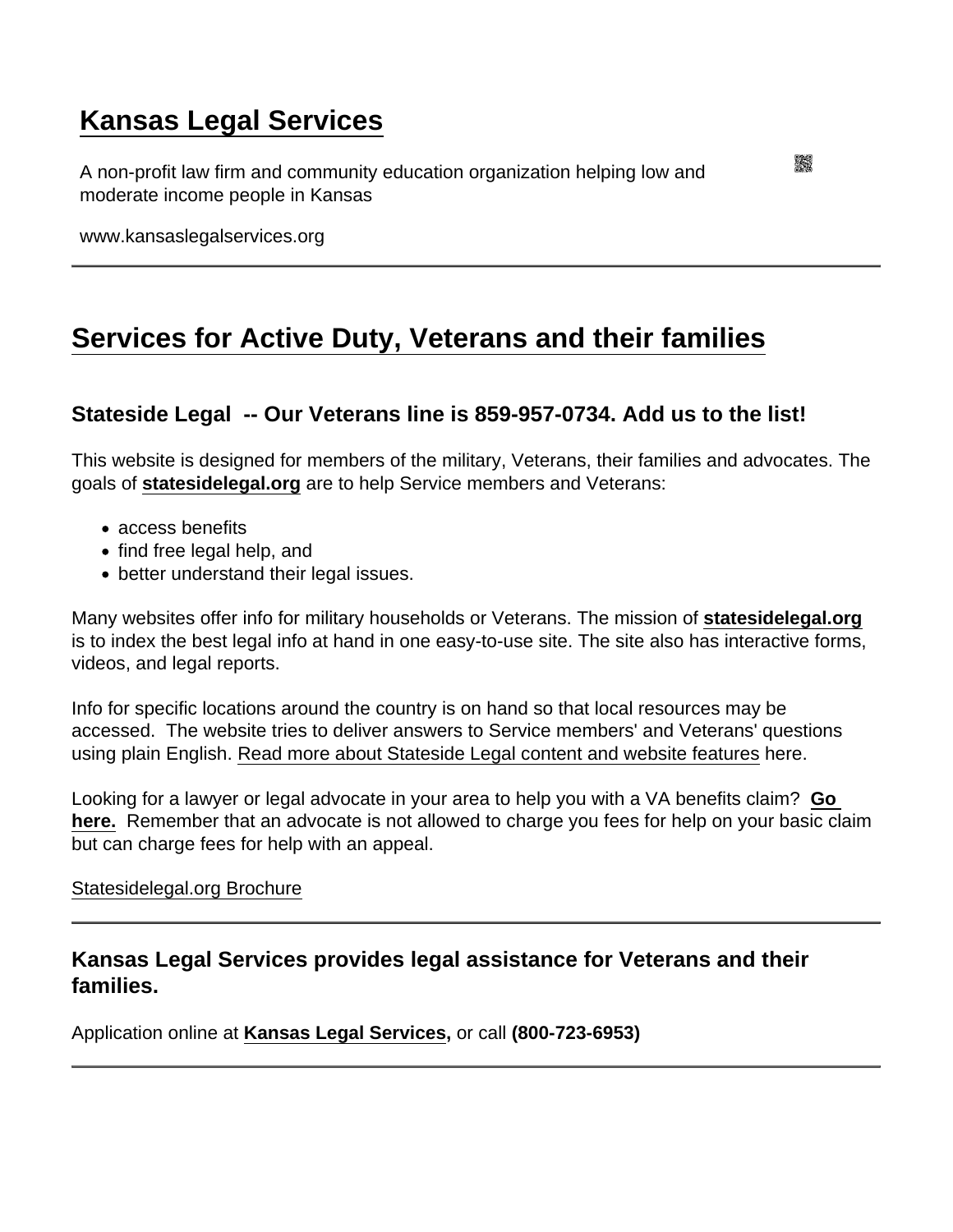## Wounded Warriors Program for Kansas Veterans

The Wounded Warrior Project offers free support and services to about 60,000 Veterans across the country. The office at 7400 College Blvd. in Overland Park serves Veterans in Missouri, Kansas, Nebraska and Iowa. [Read more about the Kansas program here.](http://www.kansaslegalservices.org/node/1889/wounded-warriors-opens-local-office-kansas-veterans)

The Wounded Warrior Project serves post-9/11 Veterans who were physically or mentally injured as part of their military service. That includes "out of sight wounds" like PTSD and military sexual trauma as well as traumatic brain injuries and other disabilities.

All services are free to Veterans, their families and carers. The nonprofit Wounded Warrior Project began 10 years ago and is headquartered in Jacksonville, Fla. Its 2013 budget of nearly \$219 million was all funded by private donations. Eighty percent of the budget went to providing services, 16 percent to fundraising and 4 percent to administrative costs.

[Click here](http://www.kansaslegalservices.org/sites/kansaslegalservices.org/files/SSDI for Wounded Warriors from SSA.pdf) to read info from the Social Security Administration about Disability Benefits for Wounded Warriors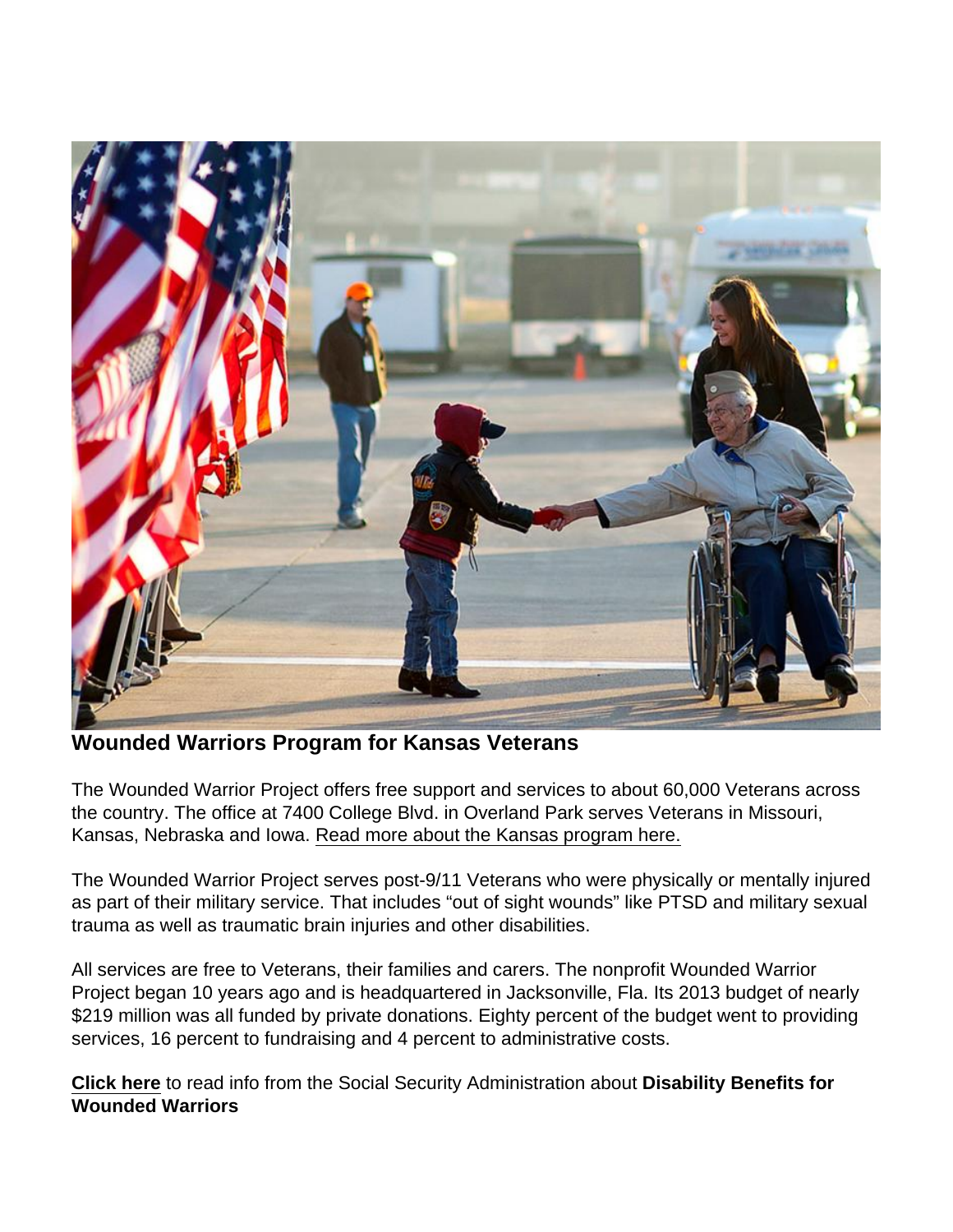Go to [woundedwarriorproject.org](http://www.woundedwarriorproject.org/) for more information.

Help for Veterans and their families going through homelessness

Veterans are proven leaders. But they're also human. Veterans can face money problems and mental health challenges, or retreat from family and friends as they adjust to civilian life. Don't ignore the hardships that could risk the health, income, or homes of Veterans you know.

The U.S. Office of Veterans Affairs (VA) has set aside new resources for ending Veteran homelessness. For Veterans who are homeless or at risk of becoming homeless, VA is here to help.

Make the Call to 877- 4AID-VET (877- 424 - 3838) or chat online at [va.gov/homeless](http://www.va.gov/homeless) to help Veterans access the services they have earned.

There is no "typical" Veteran. Your oldest buddy, the store clerk, the woman playing with her children at the park— they all may be Veterans at risk of homelessness. VA is committed to ending Veteran homelessness by the end of 2015. VA is able to do this because it provides a wide range of services to suited Veterans who are homeless or at imminent risk of becoming homeless, including:

• Health care

.

- Safe housing and temporary rental assistance
- Job training and financial counseling
- Help paying for child care or moving expenses
- Foreclosure avoidance through guaranteed loans

These resources—and others provided by local agencies— have already helped thousands of Veterans. We are here to make sure that those who served our country get the help they need. But no one can end homelessness alone.

Ask anyone you meet who is dealing with homelessness if he or she is a Veteran. Free support is open 24/7 from the National Call Center for Homeless Veterans at 877- 4AID-VET. You can also visit the Homeless Veterans Download Center to access printable brochures, posters, and Web